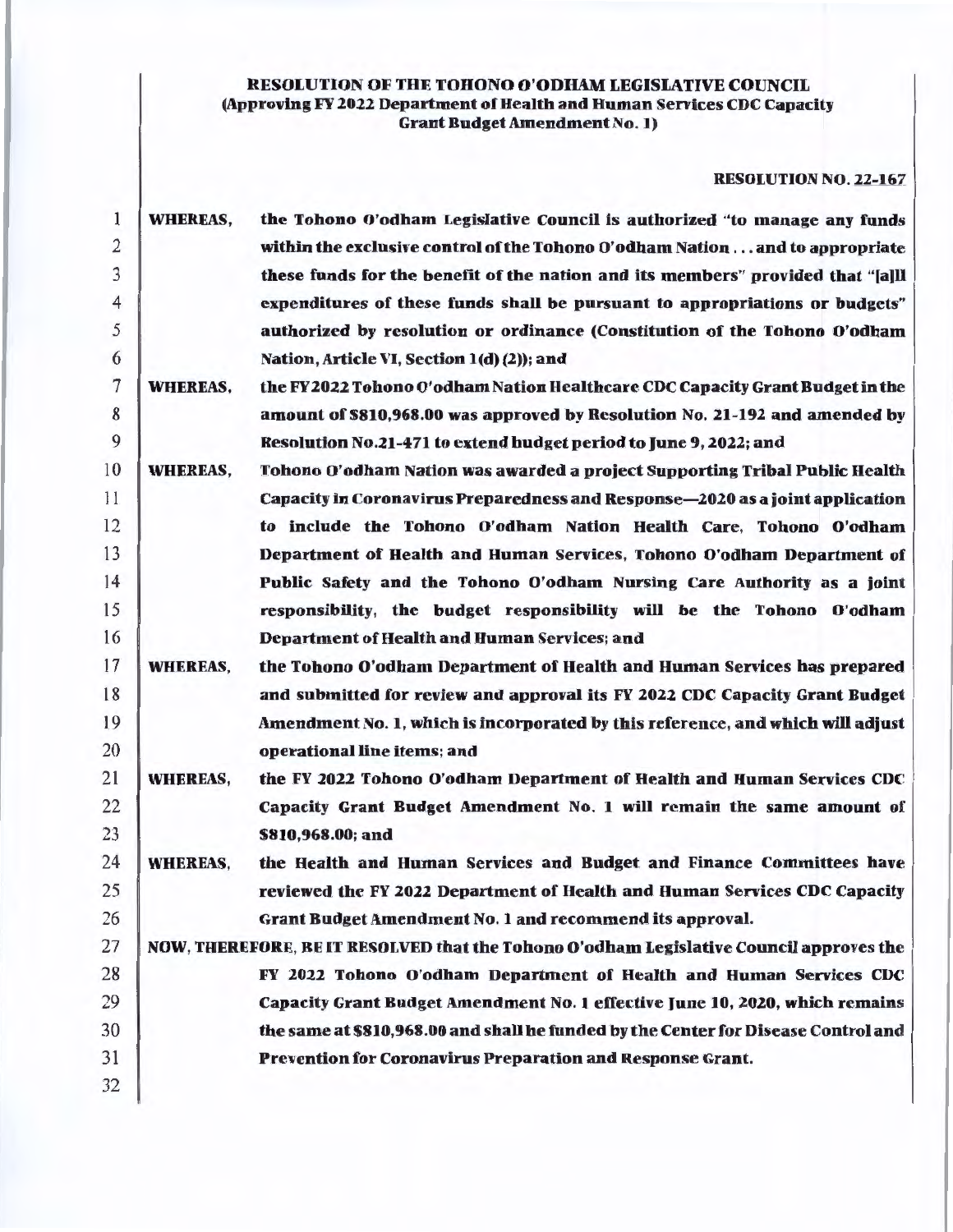RESOLUTION NO. 22-167

(Approving FY 2022 Department of Health and Human Services CDC Capacity Grant Budget Amendment No. 1) Page 2 of 3

BE IT FINALLY RESOLVED by the Tohono O'odham Legislative Council that the Tohono O'odham

Nation chairperson or any designated official is authorized to administer and expend the FY 2022 Tohono O'odham Department of Health and Human Services CDC Capacity Grant Budget as amended, provided that any amendments or modifications shall be submitted for prior approval by the Tohono O'odham Legislative Council.

The foregoing Resolution was passed by the Tohono O'odham Legislative Council on the  $10^{TH}$ day of MAY, 2022 at a meeting at which a quorum was present with a vote of 3,218.0 FOR; -0-AGAINST: -0- NOT VOTING; and [03] ABSENT, pursuant to the powers vested in the Council by, Article VI, Section 1(d)(2 and (3) of the Constitution of the Tohono O'odham Nation, adopted by the Tohono O'odham Nation on January 18, 1986; and approved by the Acting Deputy Assistant Secretary- Indian Affairs (Operations) on March 6, 1986, pursuant to Section 16 of the Act of June 18, 1934 (48 Stat.984).

TOHONO O'ODHAM LEGISLATIVE COUNCIL

mothy Joaquín/Legislátive Chairman dav of 

**ATTE** 

Evonne Wilson, Legislative Secretary

day of  $N$   $\mu$  , 2022

Said Resolution was submitted for approval  $fg$  the office of the Chairman of the Tohono O'odham Nation on the  $/2$  day of  $/2/4$ , 2022 at  $3/4/1$  o'clock,  $\rho$  .m., pursuant to the provisions of Section 5 of Article  $NII$  of the Constitution and will become effective upon his approval or upon his failure to either approve or disapprove it within 48 hours of submittal.

**IONO O'ODHAM LEGISLATIVE COUNCIL** 

imothy Joaquin, legislative Chairman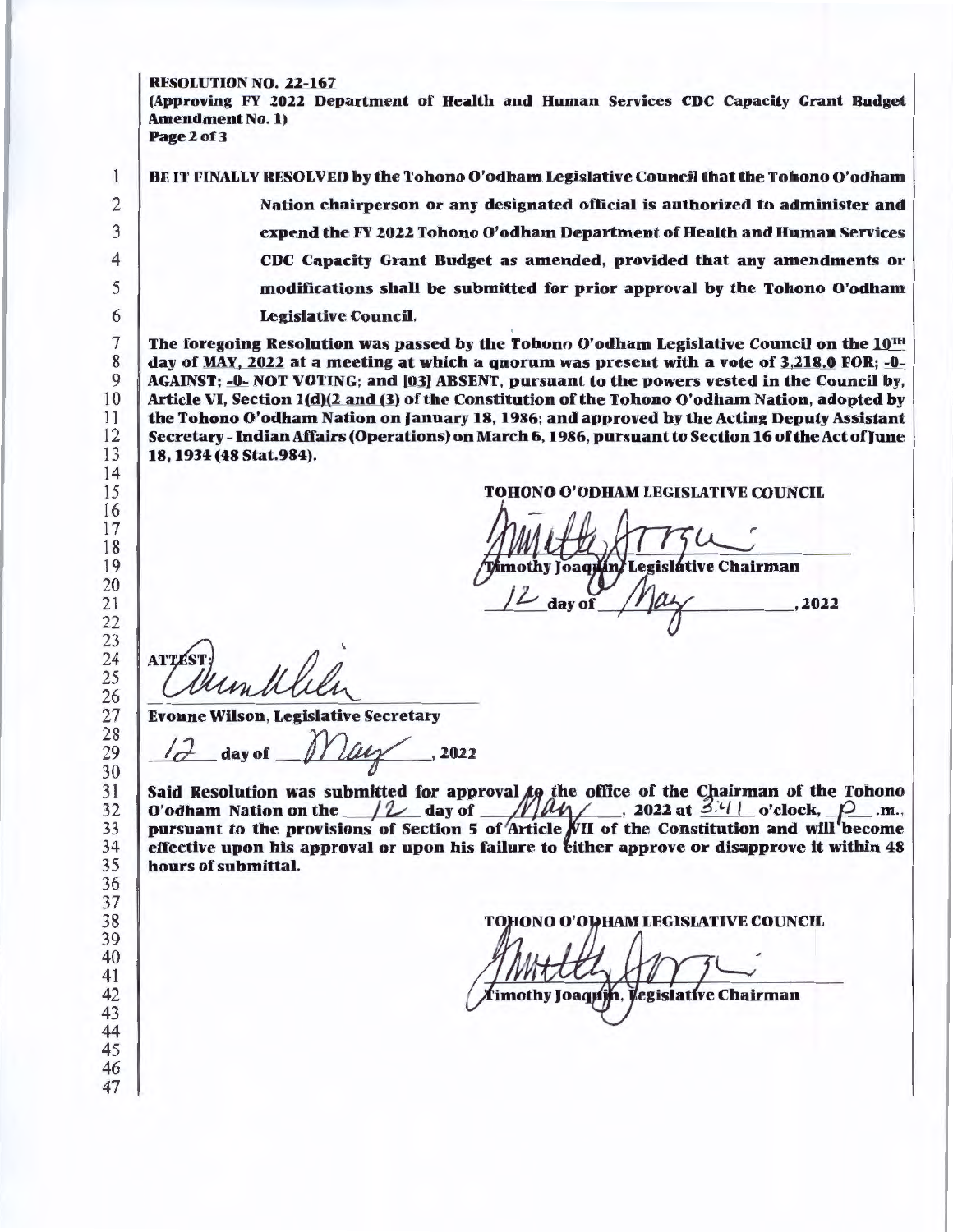RESOLUTION NO. 22-167 (Approving FY 2022 Department of Health and Human Services CDC Capacity Grant Budget Amendment No. 1) Page3of3 on the  $/2$  day of at  $\frac{\sqrt{27}}{20}$  o'clock,  $\int$  .m. NED NORRIS, IR., CHAIRMAN **APPROVED** ( ] DISAPPROVED ,2022 TOHONO O'ODHAM NATION Returned to the Legislative Secretary on the  $\beta$  day of 2022, at  $1!4\degree$ o'clock,  $\curvearrowright$ .m. Evonne Wilson, Legislative Secretary